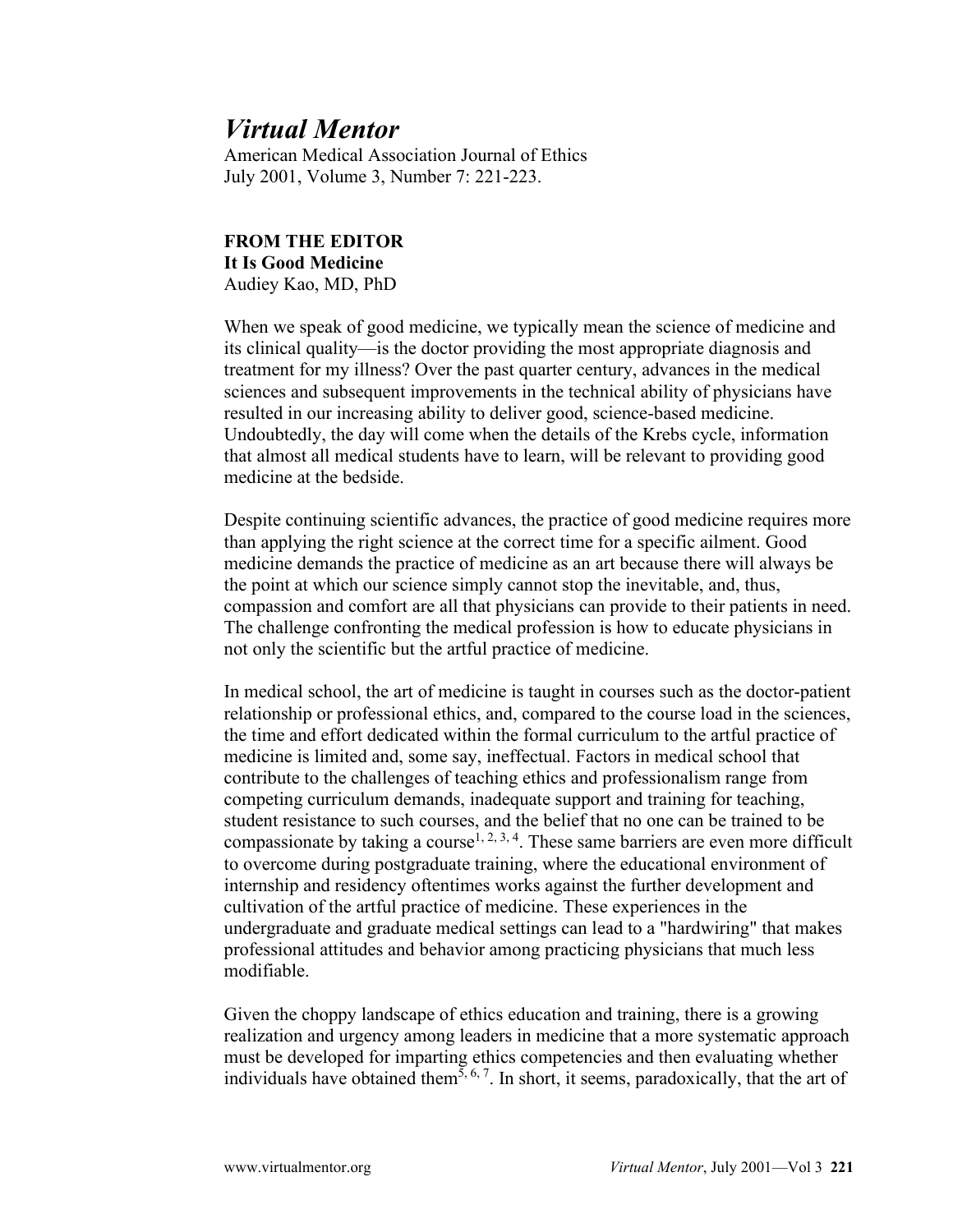medicine must have a more scientific basis if it is to promote the practice of good medicine. Medical school faculty are increasingly more innovative as they refine ethics curricula, both formal and informal, to address the educational needs of students. The Accreditation Council for Graduate Medical Education has adopted core competencies that doctors-in-training in accredited residency program must demonstrate. Among these core competencies is the ability to provide ethical care, an accreditation requirement that should lead to structural reforms of the residency workplace that will foster the practice of compassionate care. Lastly, there appears to be a growing demand for ethics CME courses, and this trend will likely further accelerate as more states require these types of lifelong learning requirements for purposes of licensure.

A not-so-famous man once said, "If you can't measure it, it isn't important." In the case of good medicine, it is widely accepted that we need to measure how well physicians are providing clinical care so that we can continue to make improvements. I would argue that this logic applies not only to the science of medicine, but also in many important respects to the art of medicine—otherwise it simply becomes idealistic rhetoric. Today, given the tremendous challenges confronting medicine and the health care system, physicians are expected not only to be expert in the science of medicine, but to be proficient and competent in the art of medicine. Leaders in medicine must work together to develop innovative ways of imparting and evaluating the ethical skills and competencies of physicians. We hope that the Virtual Mentor has contributed to that endeavor for our readers, and we are working hard to develop more innovative means to promote and assess the ethics and professionalism of tomorrow's physicians. Stay tuned.

## **References**

- 1. Wilkes MS, Usatine R, Slavin S, Hoffman JR. Doctoring: University of California, Los Angeles. *Acad Med*. 1998;73(1):32-40.
- 2. Makoul G, Curry RH, Novack DH. The future of medical school courses in professional skills and perspectives. *Acad Med*. 1998;73(1):48-51.
- 3. Maheux B, Beaudoin C, Berkson L, et al. Medical faculty as humanistic physicians and teachers: The perceptions of students at innovative and traditional medical schools. *Med Educ*. 2000;34(8):630-634.
- 4. Sulmasy DP. Should medical schools be schools for virtue? *J Gen Intern Med*. 2000;15(7):514-516.
- 5. Halpern R, Lee MY, Boulter PR, Phillips RR. A synthesis of nine major reports on physicians' competencies for the emerging practice environment. *Acad Med*. 2001;76(6):606-615.
- 6. Rabinowitz HK, Babbott D, Bastacky S, et al. Innovative approaches to educating medical students for practice in a changing health care environment: the national UME-21 project. *Acad Med*. 2001;76(6):587-597.
- 7. 7. Finnochio LJ, Bailiff PJ, Grant RW, O'Neil EH. Professional competencies in the changing health care system: Physicians' views on the importance and adequacy of formal training in medical school. *Acad Med*. 1996;70(11):1023-1028.